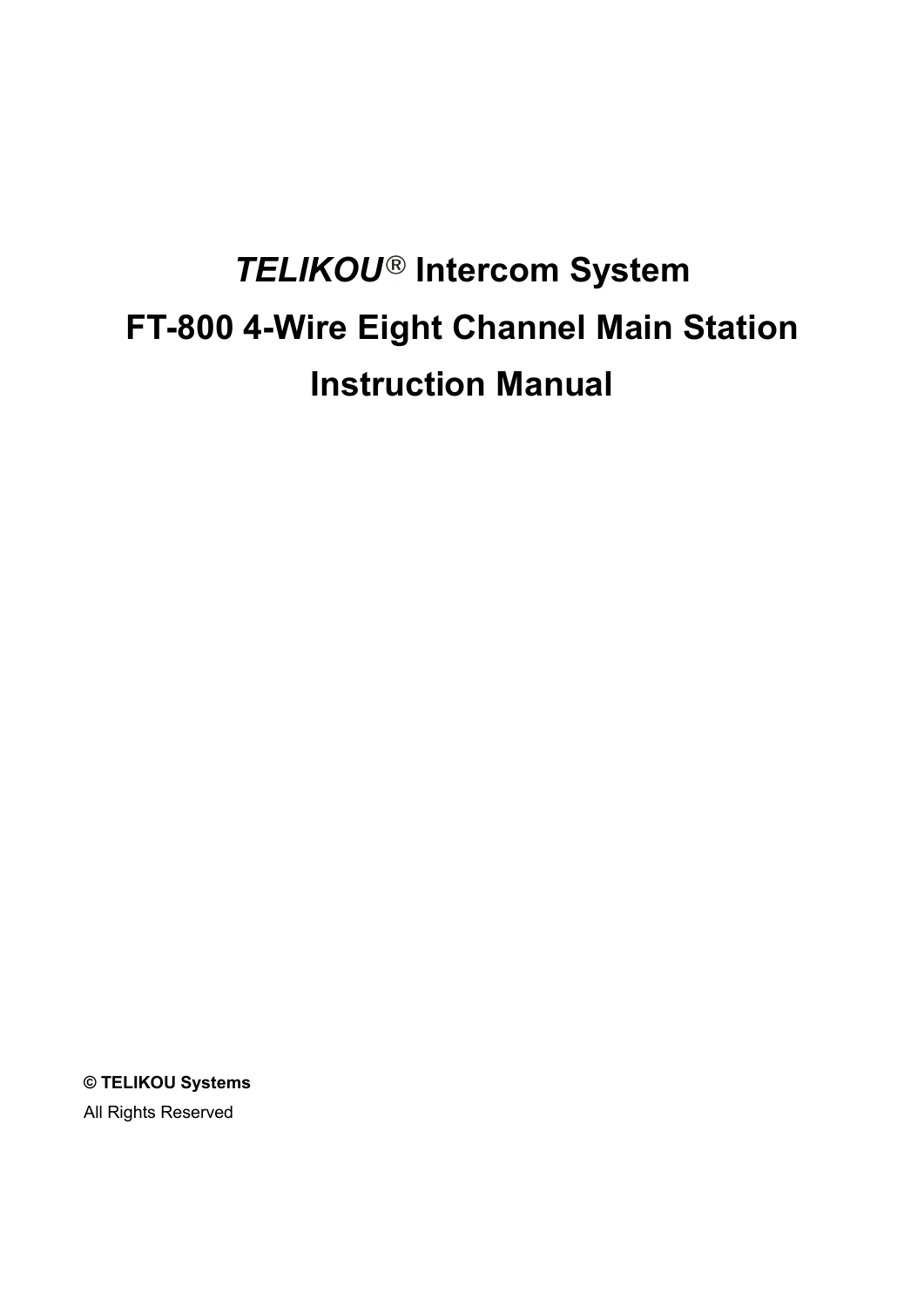# **I. Introduction**

Thank you for choosing TELIKOU intercom products.FT-800 is a 4-wire eight channel main station. FT-800 not only can be connected to camera CCU, but also can be connected to BK-104 belt pack which supports Tally function. The FT-800 is suitable for television stations, communications centers, OB trucks, live performance venues and even sports facilities.

The FT-800 utilizes a wired system for stable and reliable performance. Flexible configurations, easy operation, full-duplex communication, clear and loud communication and strong noise resistance are just a few of the advantages of the FT-800.

# **II. Characteristics**

- **•** Announcement output
- Controllable background input
- Automatic circuit short protection and indication.
- **•** Feedback noise suppression
- Eight channels support Tally

#### **III. Basic operation**



# **1. Panel Mic Connector**

6.35mm (1/4") unbalanced microphone jack. The microphone type can be dynamic or electric.

6.35mm panel microphone wiring:

T --- Mic Hot



#### **2. Headset connector**

The headset connector is available with either XLR-4M or XLR-5F.

Headset specifications: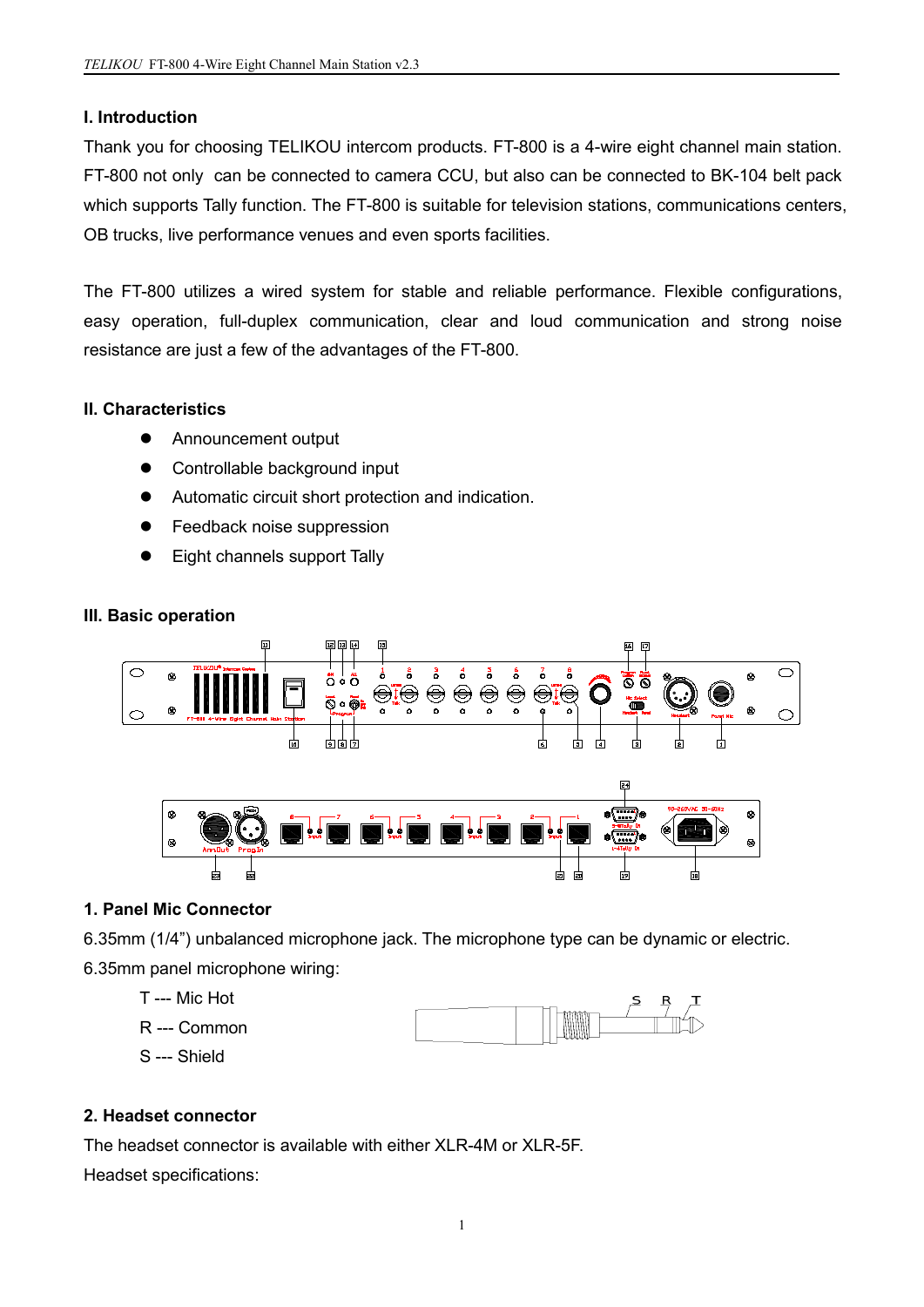EARPHONE: Dynamic 50-2000 ohm MICROPHONE: Dynamic 200 ohm Headset wiring: Pin 1 --- COMMON Pin 2 --- Mic. HOT Pin 3 --- Earphone - Pin 4 --- Earphone + Pin 5 --- Null

#### **3. Microphone Select Switch**

Microphone select switch is used to select between panel microphone or headset microphone.

#### **4. Volume Control**

Use this control to adjust the audio level from the FT-800 headset or panel speaker.

#### **5. Channel Button**

Lift button enter the monitoring status. The up LED lights.

Press button enter the full duplex communication status. The up and bottom LED lights both light.

1. Long Time Hold: switch is connected. When release the button, switch is cut off.

2. Short time press: if button is lift or pressed quickly, this switch is connected and self-locking. Press again, switch is turned off.

#### **6. Talking Light**

Green light when talking.

#### **7. Program Feed**

Turn the switch on or off will send the external signal into intercom channels.

ON: Active channels will receive external program signal and the LED will illuminate.

OFF: External program signal is muted and LED is off.

INT: All the channels receive external program signal. Program signal will be muted when talk switch is turned on.

# **8. Program Feed LED**

This LED illuminates when Program Feed to switch handle is placed at 'On' and 'Int'.

#### **9. Program Level Control**

Adjust program audio level which sent to intercom channels.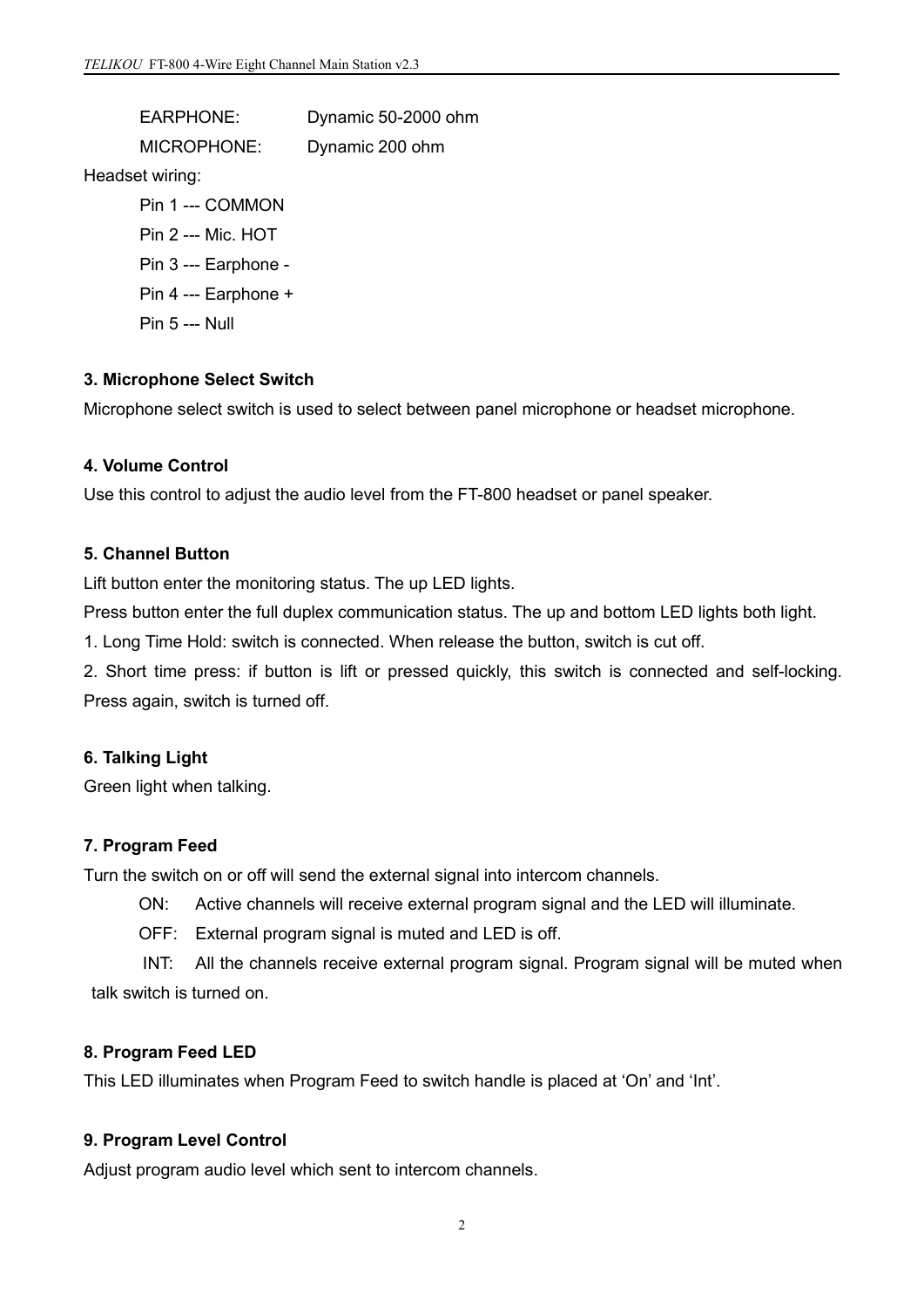## **10. Power Switch and Power LED**

Red LED will light when power supply switch is on.

#### **11. Panel Speaker**

Panel speaker on when panel microphone is selected.

#### **12. ANN**

Send the activated microphone signal to ANN. Out connector on the rear panel.

## **13. ANN LED**

When ANN button is pressed, this light on.

## **14. ALL**

When ALL button is pressed, microphone audio is sent to all the channels.

## **15. Listen LED**

When channel switch is lift or pressed, this light on.

## **16. Program Listen Volume Control**

Adjust program audio level which for the FT-800 panel speaker or headset.

#### **17. Panel Mic Gain**

Mic gain is used to adjust the panel microphone gain. It has preset for electret microphones

#### **18. AC Power Input**

Input Voltage : 90V-260V, Power : Less than 35VA

# **19. Tally In for 1 -4 Channel**



DB9F pin definition:

Pin 1 --- Green Tally signal to channel 1

Pin 2 --- Red Tally signal to channel 1

Pin 3 --- Green Tally signal to channel 2

Pin 4 --- Red Tally signal to channel 2

Pin 5 --- Green Tally signal to channel 3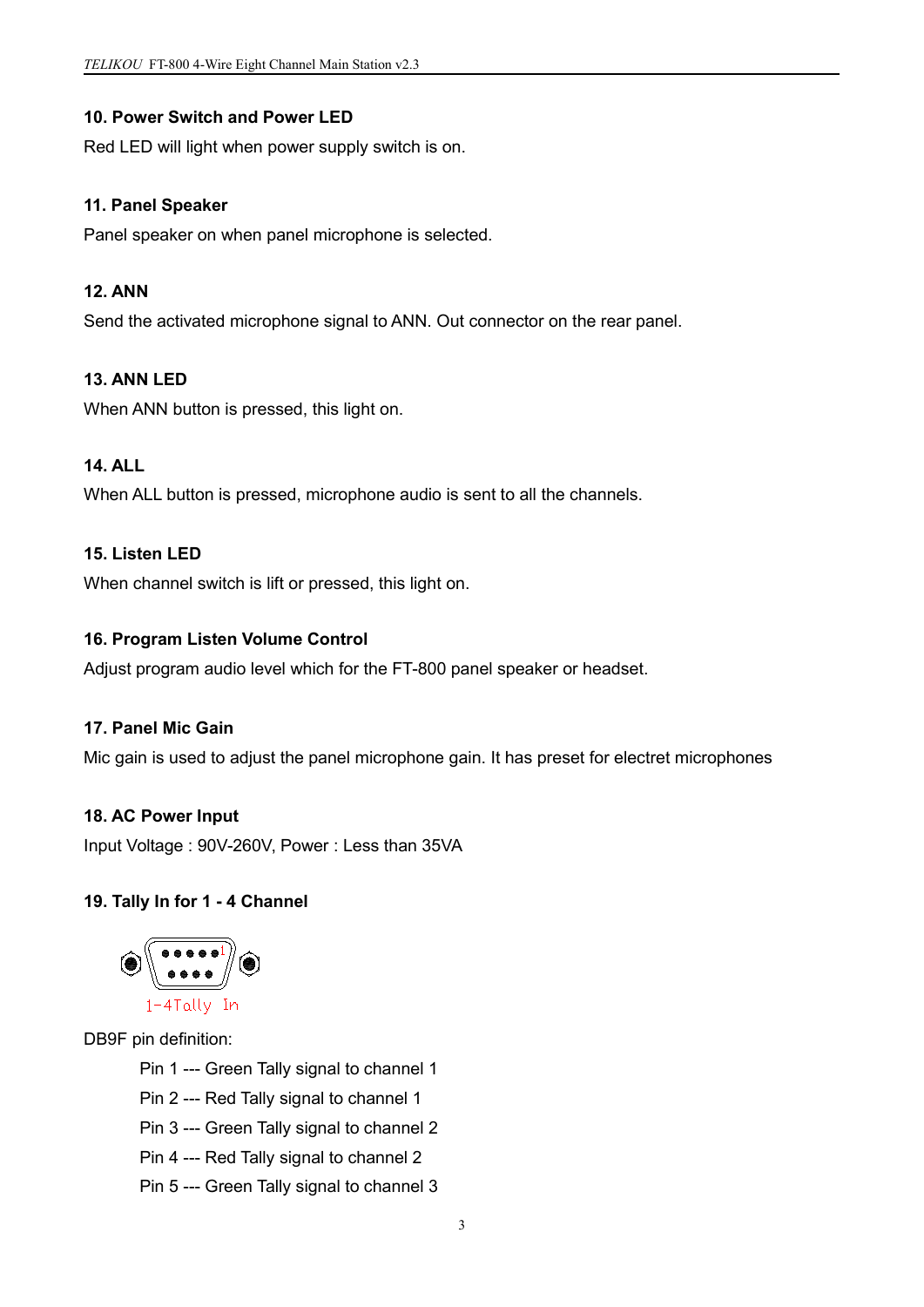- Pin 6 --- Red Tally signal to channel 3
- Pin 7 --- Green Tally signal to channel 4
- Pin 8 --- Red Tally signal to channel 4
- Pin 9 --- Common

**Note**: low level is efficient.

#### **20. 4-Wire Channel Connector**

RJ-45 connector. The pin out of connectors is as follows:

Pin 1 --- Ground;

Pin 2 --- +12V;

Pin 3 --- Audio Input +;

Pin 4 --- Audio Output +;

Pin 5 --- Audio Output -:

Pin 6 --- Audio Input -;

Pin 7 --- Green Tally Signal Drive;

Pin 8 --- Red Tally Signal Drive;

Note: When connect to any other TELIKOU 4-wire device. The RJ-45 connection cable should be made as follow.



#### **21. Channel Input Level Adjustment**

Used for balancing external input level to each channel.

#### **22. Program Input**

Balanced audio input. Input Level: 1Vp-p.

XLR-3F connector.

Pin 1 --- Common (Shield)

- Pin 2 --- Audio Input -
- Pin 3 --- Audio Input +

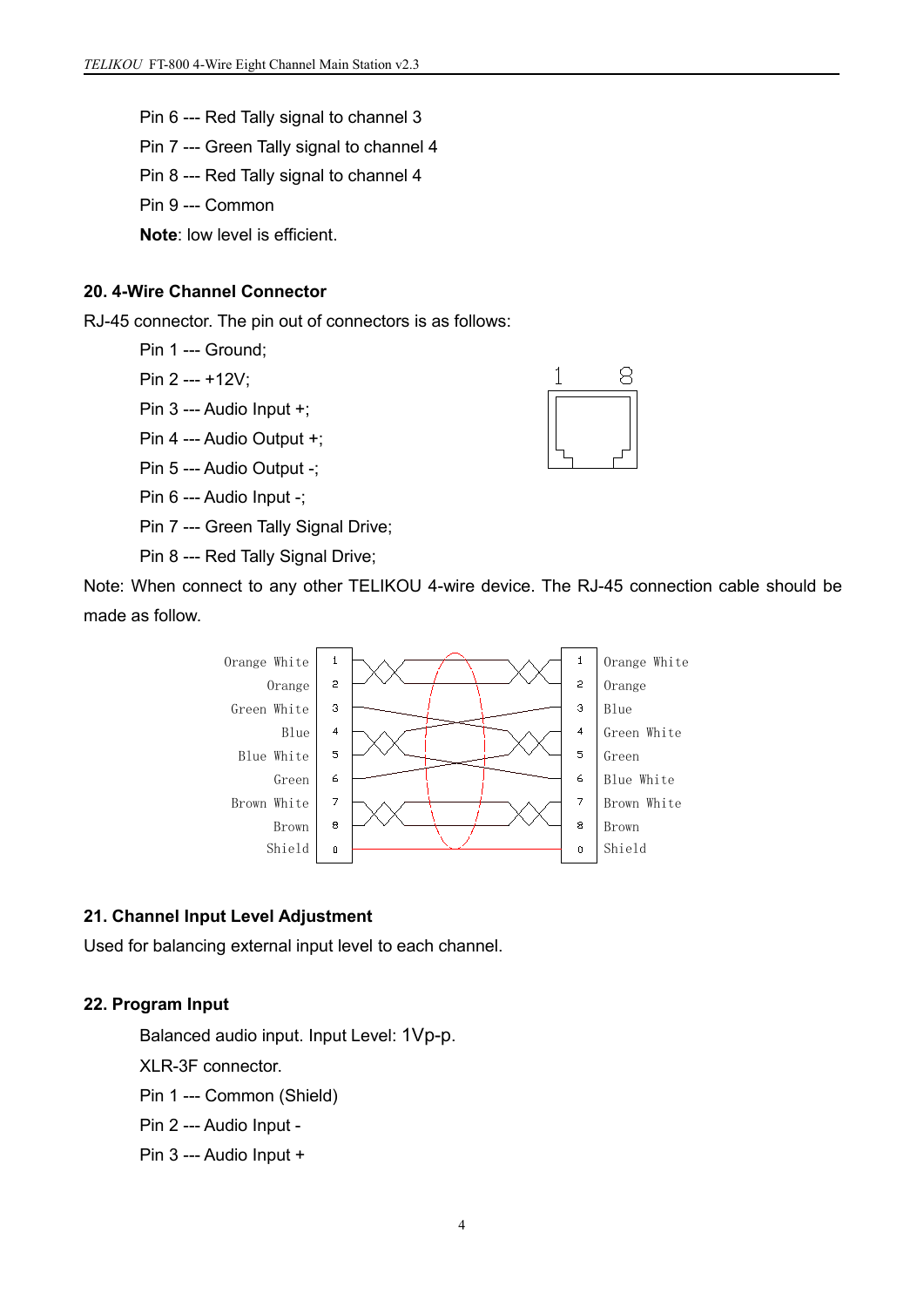## **23. Announce Out**

Balanced audio output. Output Level: 1Vp-p.

XLR-3M connector.

Pin 1 --- Common (Shield)

Pin 2 --- Audio Output -

Pin 3 --- Audio Output+

# **24. Tally In for 5 -8 Channel**



DB9F pin definition:

- Pin 1 --- Green Tally signal to channel 5
- Pin 2 --- Red Tally signal to channel 5

Pin 3 --- Green Tally signal to channel 6

Pin 4 --- Red Tally signal to channel 6

Pin 5 --- Green Tally signal to channel 7

- Pin 6 --- Red Tally signal to channel 7
- Pin 7 --- Green Tally signal to channel 8
- Pin 8 --- Red Tally signal to channel 8
- Pin 9 --- Common

**Note**: low level is efficient.

# **IV**:**Connect to CCU**

CCU board is optional. Each FT-800 can has max four CCU channel. CCU channel can not talk with any other channel except front panel.



Pin 2 --- Ground;

Pin 3 --- Audio Input +;

Pin 4 --- Audio Output +;

Pin 5 --- Audio Output -;

Pin 6 --- Audio Input -;

Pin 7 --- Ground;

Pin 8 --- Ground;

CCU channel board adopts transformer coupling. Audio signal can be either differential signal or Non-differential signal.

After connection, FT-800 channel gain may need to be adjusted according to CCU I/O signal.

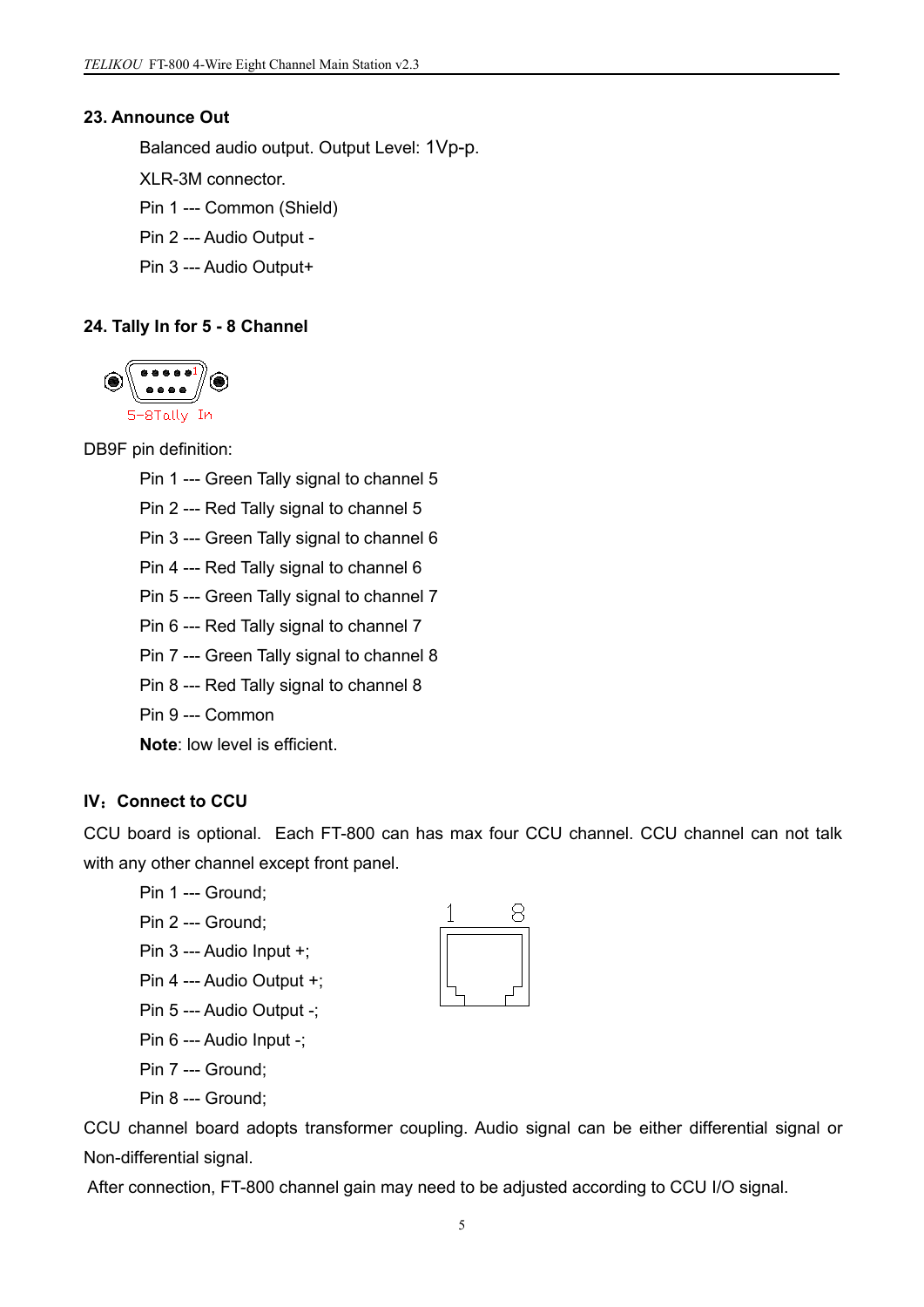The step is as follow:

- 1. Turn off all the channels except CCU channel which is need to be adjusted .
- 2. Turn on the camera microphone . Meanwhile, FT-800 headset and camera headset both can hear each other.
- 3. If the voice heard from FT-800 is not proper. Adjust the Input Level potentionmeter which is beside RJ-45 connector, until the voice level which is heard from FT-800 is proper.
- 4. If the voice heard from camera is not proper. Try the camera voice knob first. If it can not reach the proper level. Open the top cover.
- 5. Adjust the Output Level potentionmeter which is at the middle of CCU board, until the voice which heard from camera headset is proper.
- 6. Repeat step 1~6 for rest CCU channel.

| <b>Problem</b>   | <b>Reason</b>                                           | <b>Solution</b>                                   |
|------------------|---------------------------------------------------------|---------------------------------------------------|
| Excessive        | High DC resistance in cable common.<br>$1_{\cdot}$      | Rewiring and check the cable<br>1.                |
| crosstalk        | Headset cables are not well connected<br>2 <sub>1</sub> | Check and reconnect the headset<br>2 <sub>1</sub> |
| Hum or           | 1. Incorrect ground connection.                         | 1. Check the earth connection.                    |
| <b>Buzz</b>      | 2. Inductive pickup caused by close                     | 2. Relocate the offending unit.                   |
|                  | proximity to power lines or transformers.               | 3. Rewire or change the cable.                    |
|                  | 3. Headset cable is not wired properly                  |                                                   |
| distorted or low | 1. Channel input levels is too high or too              | Adjust the channel input gain<br>$1_{\cdot}$      |
| audio level on   | low                                                     | Change to proper headset<br>2 <sub>1</sub>        |
| main station     | Incorrect or damaged headset<br>2.                      |                                                   |
| distorted or low | 1. Channel output levels is too high or too             | 1. Adjust the channel output gain                 |
| audio level on   | low                                                     | 2. Change to proper headset                       |
| channel headset  | 2. Incorrect or damaged headset                         |                                                   |
|                  |                                                         | Connect with Pin9 from Pin1 to Pin8               |
|                  |                                                         | one by one.                                       |
| NO Tally Light   | Device error or wrong cable wiring                      | If corresponding channel tally lights             |
|                  |                                                         | On. It means FT-800 and tally light has           |
|                  |                                                         | no problem.                                       |
|                  |                                                         | Then check the switcher and the cable             |
|                  |                                                         | between FT-800 and switcher.                      |
|                  |                                                         |                                                   |

# **V**:**Troubleshooting**